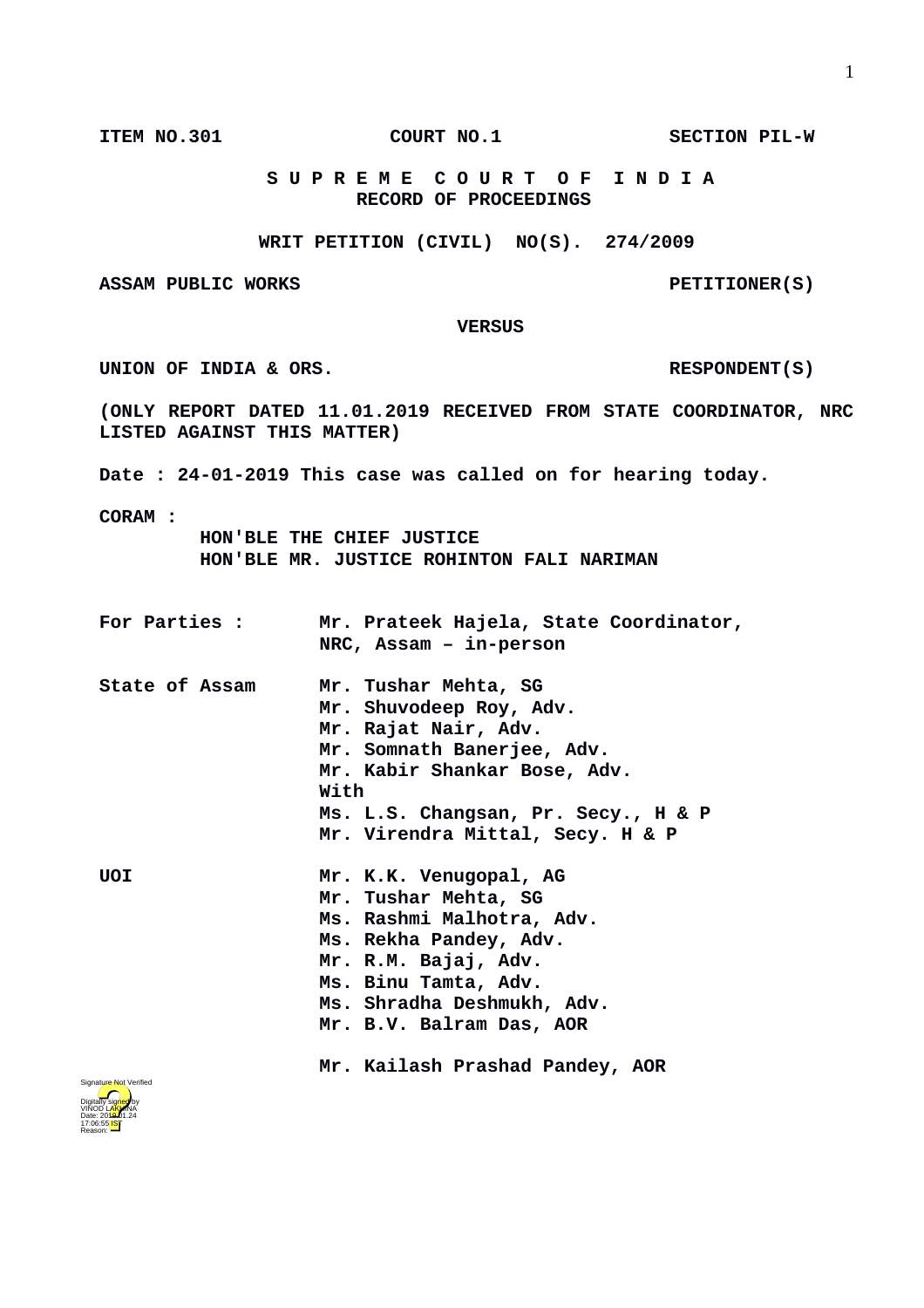**Mr./Ms. Arna Das, Adv. Mr. Gaurav Dhingra, AOR Mr. B. Krishna Prasad, AOR Mr. Snehasish Mukherjee, AOR Mr. Shibashish Misra, AOR Mr./Ms. A. Chaliha, Adv. Mr. Shadan Farasat, AOR Mr. R.H.A. Sikander, Adv. Mr. Prateek Gupta, Adv. Mr. Mohit D. Ram, AOR Ms. Madhumita Bhattacharjee, AOR Mr. Guntur Prabhakar, AOR Mr. Abhijit Sengupta, AOR Mr. Sanand Ramakrishnan, AOR Mr. Avijit roy, AOR for M/s Corporate Law Group, AOR Mr. Shavant Vijay, Adv.**

- **Mr. Krishan Kumar Pandey, Adv. Mr. Hitesh Kumar Sharma, Adv. Mr. M. Kumar Mishra, Adv. Mr. Mohan Pandey, AOR**
- 
- 
- **Mr. Salman Khurshid, Sr. Adv. Mr. Fuzail Ahmad Ayyubi, AOR Mr. Abdul Qadir, Adv. Mr. Mustafa Khaddam Hussain, Adv. Mr. Ibad Mushtaq, Adv. Ms. Aditi Gupta, Adv. Mr. Jawad Tariq, Adv.**
- 
- -
- **Ms. Rashmi Singhania, AOR**
- **Ms. Rashmi Nandakumar, AOR**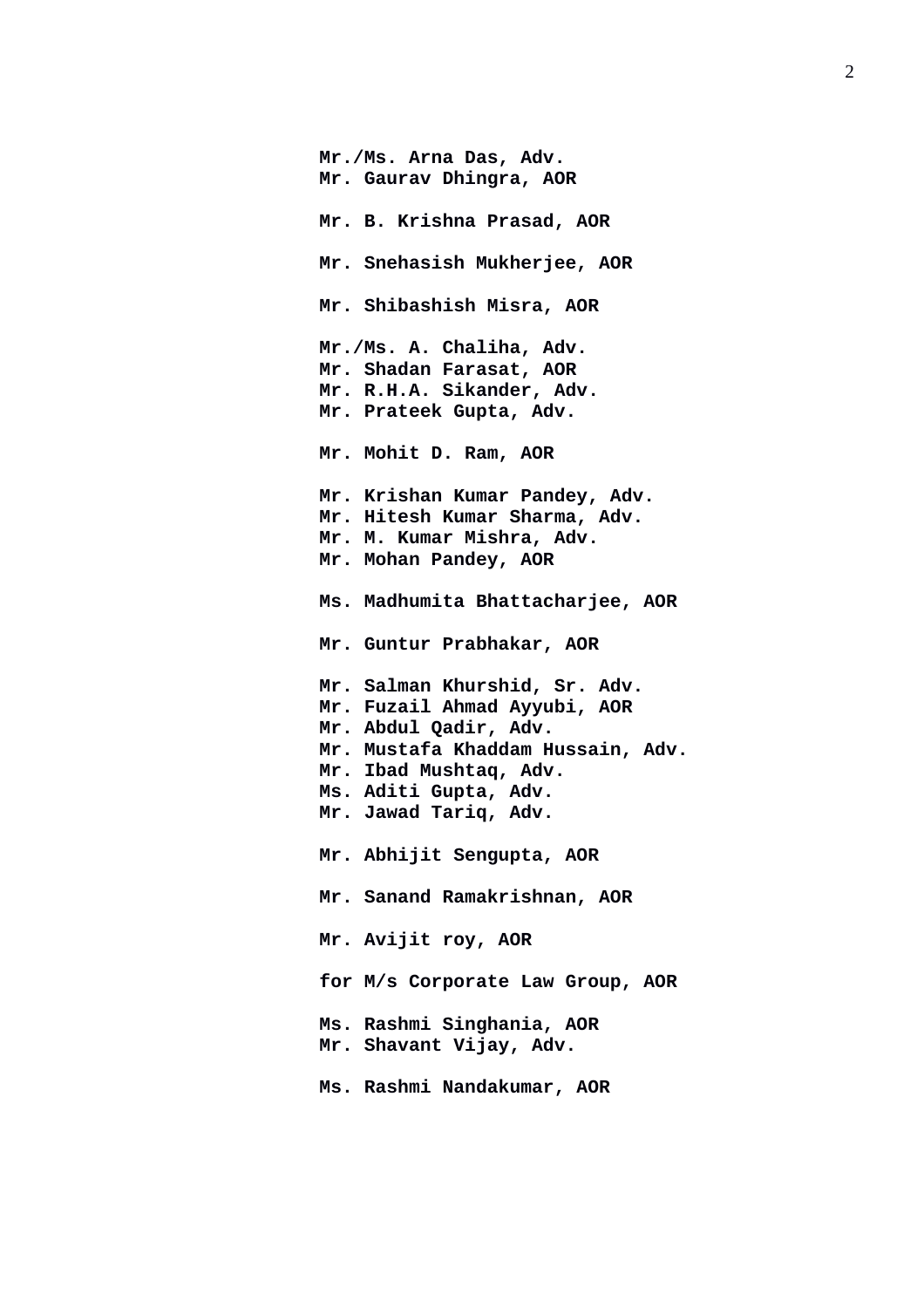**Mr. Mansoor Ali, AOR Mr. A.S. Tapader, Adv. Mr. A.K. Talukdar, Adv. Ms. Rubina Jawed, Adv. Ms. Malvika Trivedi, Adv. Mr. Ankit Yadav, Adv. Mr. T. Mahipal, Adv. Mr. Debojit Borkakati, AOR Mr. Vivek Sankar, Adv. Mr. B.D. Jha, Adv. Mr. Shakeel Ahmad, AOR Ms. Preeti Jha, Adv. Ms. Sadiya Shakeel, Adv. Ms. Priyanka Jha, Adv.**

 **UPON hearing the counsel the Court made the following O R D E R**

**The matter has been put up for consideration of the report dated 11th January, 2019 of the learned State Coordinator, NRC, Assam.** 

**We have gone through the said report dated 11th January, 2019 and heard Shri K.K. Venugopal, learned Attorney General, Shri Tushar Mehta, learned Solicitor General appearing for the State of Assam, Shri Prateek Hajela, learned State Coordinator, NRC, Assam and Shri Salman Khurshid, learned Senior Counsel appearing for AAMSU.** 

**Shri Prateek Hajela, the learned State Coordinator has submitted that the process of filing of claims and**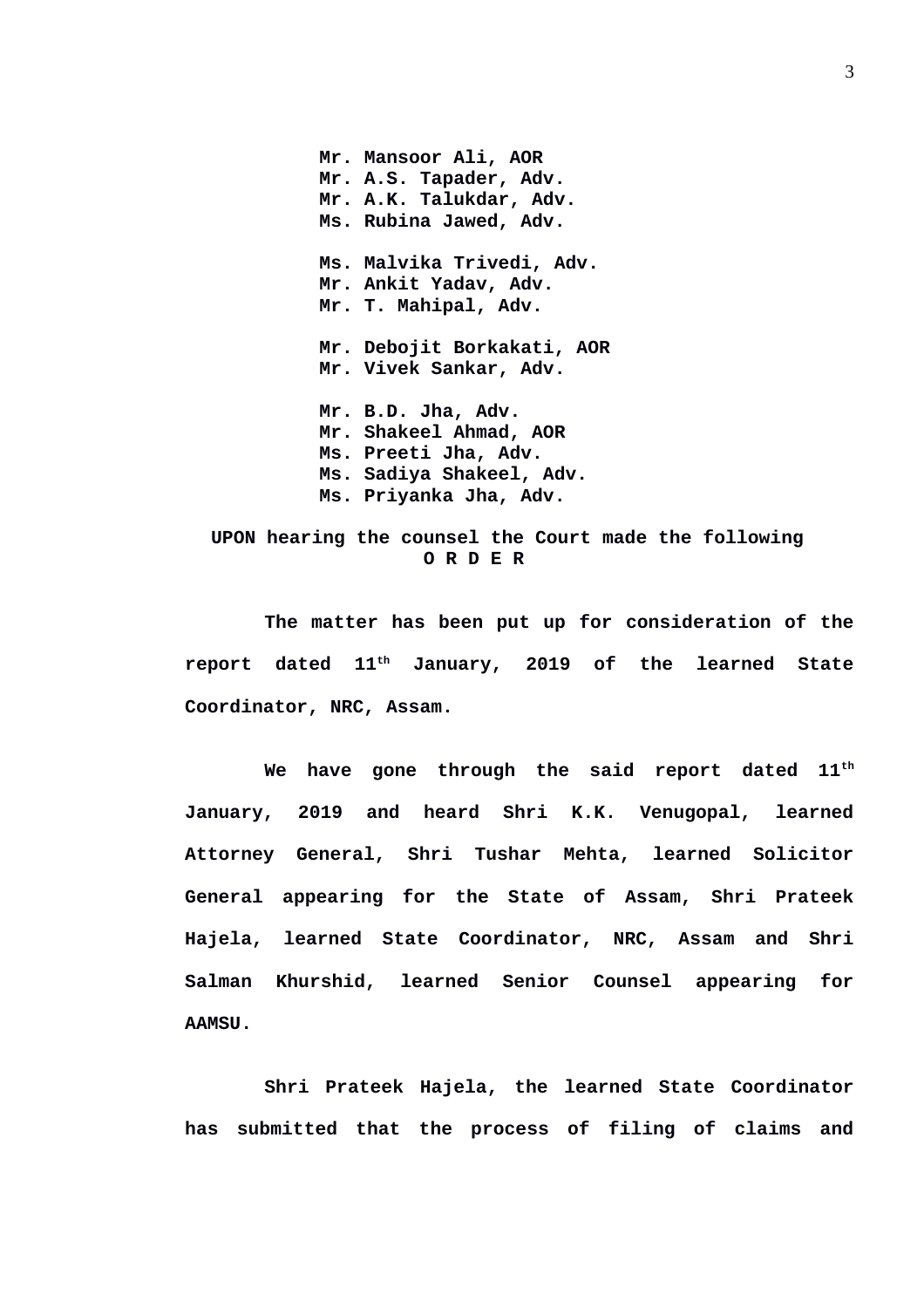**objections has been concluded on 31st December, 2018 and about 36.2 lakh claims and about 2 lakhs objections have been filed. Presently, notices have been issued for hearing which is due to commence on and from 15th February, 2019. The learned State Coordinator has also submitted that a minimum of 15 days' time would be given to each claimant before the date of hearing so as to enable him to participate effectively in the hearing.** 

**The learned State Coordinator has stated that in view of the Parliamentary Elections that are likely to be held, the publication of the final NRC may stretch to the end of September, 2019 and if some arrangement can be made to retain some of the NRC staff without they being taken for election duty the period could be shortened.** 

**Having considered the matter we are of the view that, in no circumstances, the publication of the final NRC should be stretched beyond 31st July, 2019. Insofar as the deployment of government staff, currently engaged in NRC work, for election duty is concerned we are of the view that both the processes i.e. the preparation of final NRC and the election should receive equal importance and proceeded with simultaneously without one affecting the other.**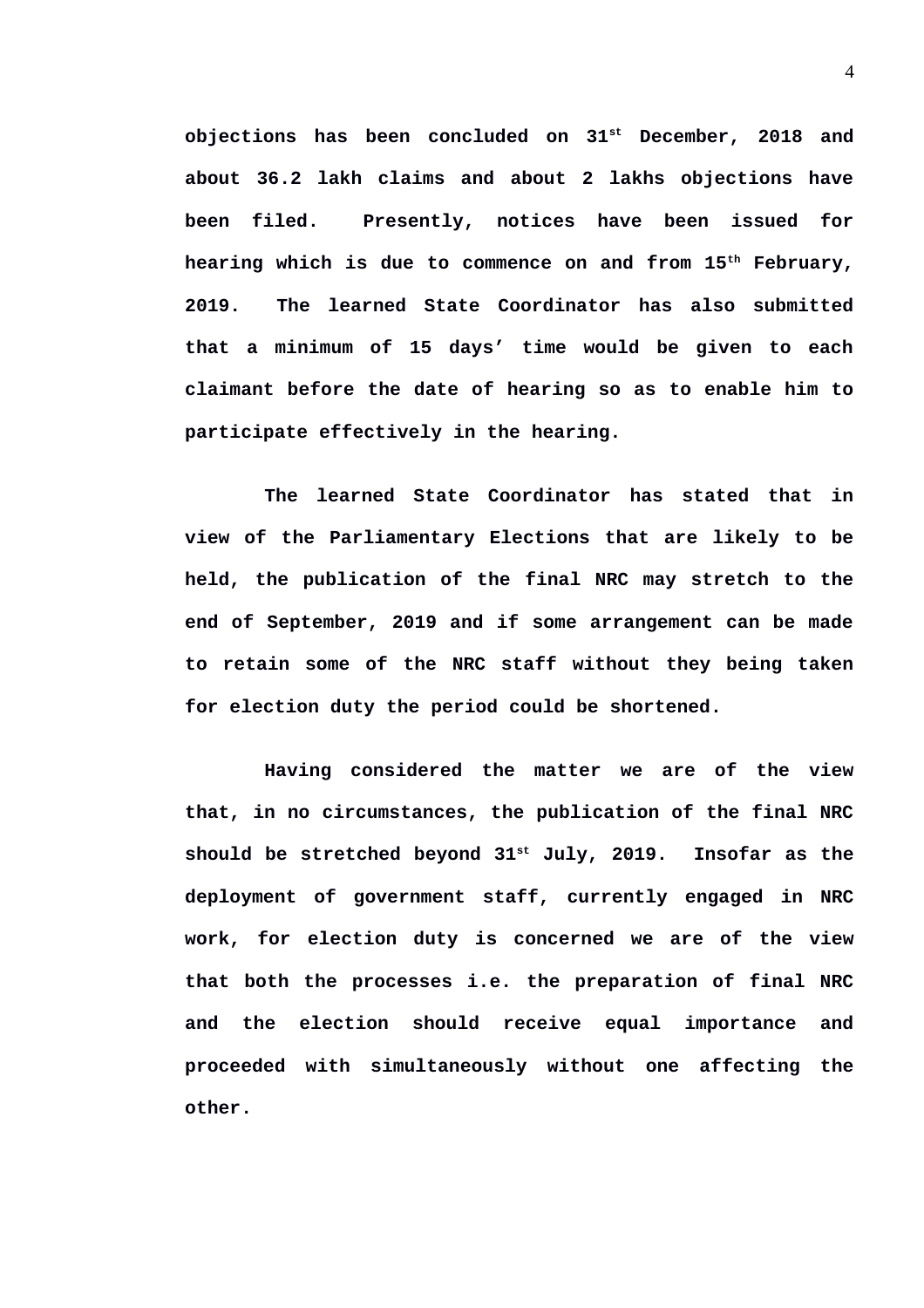**What should the optimum number of State Government employees presently engaged in NRC work who can be legitimately continued in such work and what should be the number of such employees who can be taken out for election duty without affecting the NRC work is a matter that has to be sorted out between the learned State Coordinator, the State Government and the Election Commission.** 

**Shri Tushar Mehta, learned Solicitor General appearing for the State of Assam has stated that he will arrange a meeting of the aforesaid three authorities i.e. State Coordinator, Secretary of Election Commission and the Chief Secretary of the State of Assam forthwith and report back to this Court on the outcome thereof within seven days. We request Shri Tushar Mehta, learned Solicitor General to proceed in the matter as suggested and ensure that report of the said Committee in the above matter be filed within seven days from today.** 

**Shri Prateek Hajela, learned State Coordinator has also brought the attention of the Court to the manner in which the verification of the original applications was done and has suggested that the same manner should be allowed to be adopted in the process of consideration of claims for inclusion.**